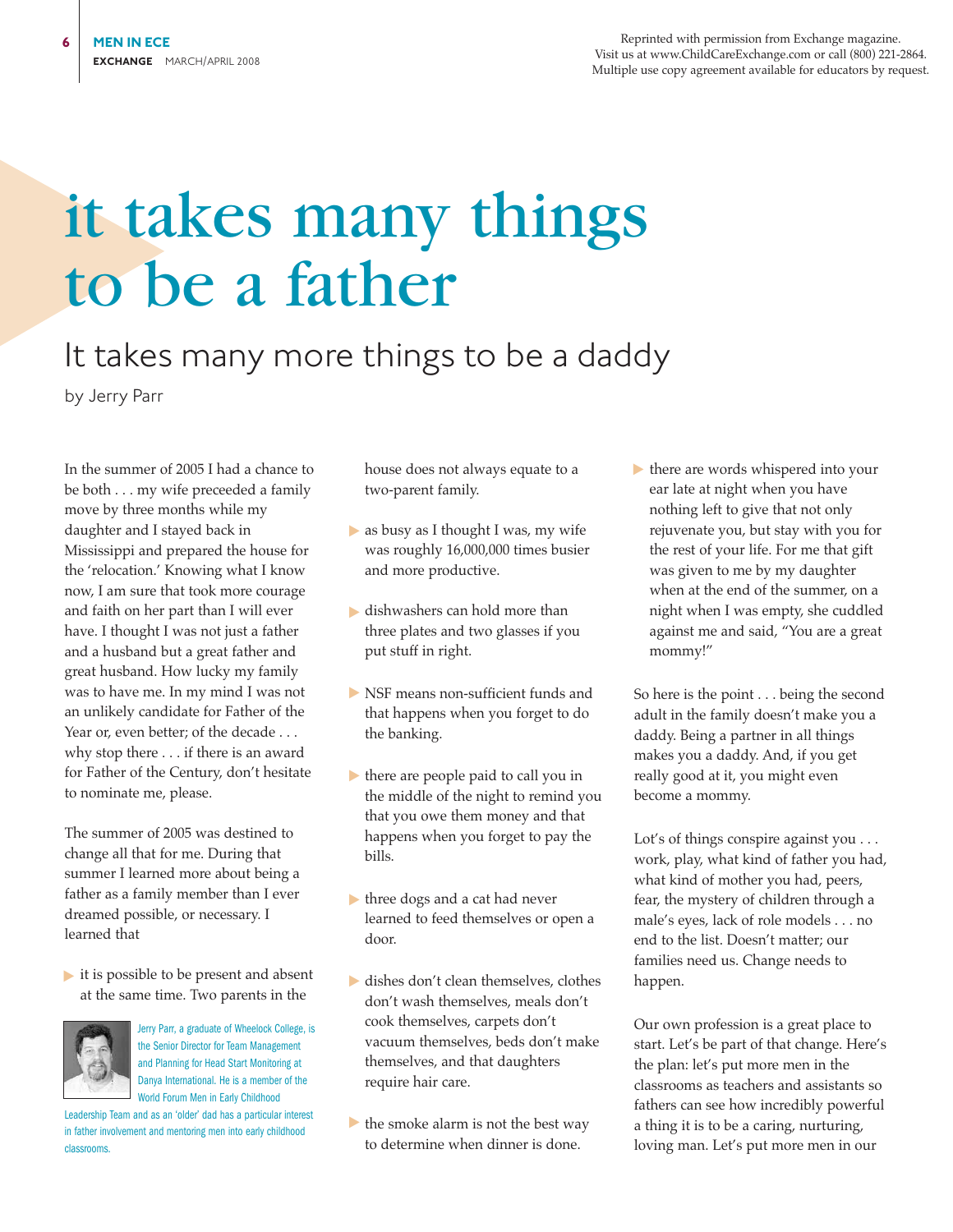classrooms and, as their administrators and peers, believe that they have staying power, believe that they have what it takes if we support them and return their caring, nurturing, and loving. Let's put more men in the classrooms and cherish them for what they can do, rather than worry about what they don't do. What a magnet they become to a father struggling to believe in himself, to a father who needs to see first hand the awe in the eyes of a child who has never before been held by a man, heard a man's voice tell them a story or be silly and laugh with them; to a father who does not understand his place in the family. What a wondrous thing for a child to see a man who respects and cares about the women in his world. Let's put more men in our classrooms so that they have a training ground that prepares them to become a great daddy someday, too.

I recently experienced first hand the skepticism that is part of our very own profession. . . . After my epiphany during my last summer in Mississippi I decided to make a career shift that was made possible by the support of my family: I decided it was time to slow things down and continue the lessons I had learned about being a daddy and being truly integrated into the family. What seemed obvious to me was to reach out to my own profession — early childhood — and find a small center that could use my skills; a chance to give back to the world that had given me so much and at the same time afford me what I really wanted and needed . . . time with my family. In my naiveté I thought that I had identified a simple win-win solution: early childhood gives me what I need and I give a center the treasure trove of early childhood 'stuff' I had been storing up . . . and of all the industries, I happened to be part of the one most suited to understanding a man wanting to find his way back into his family's heart. This was perfection. What a shock I had in store for me.

Our profession is rife with the same issues of gender prejudice, bias, fear, and misunderstanding that have to be challenged and fought everywhere else. The gender has changed but the problem has not.

In every instance the centers I was invited to visit met me with skepticism (at best) . . . the common theme: no way will he stay here; it will be too boring, lack challenge, provide not enough income, there is something here he is not telling us, men don't step *backwards* in their careers. . . . What a thing to be thinking about our profession; how can we imagine that leading a center into excellence, supporting staff, recruiting families, being surrounded by professional peers, establishing a program in the community, helping young children feel safe and loved could ever be boring or lacking in challenge or be a backward step in the journey because I wanted to be a better father. How could achieving satisfaction from such an amazing profession be gender based? The answer is simple: it isn't. It is a profession for people who care regardless of gender. I just had not yet learned that everyone didn't already know that. So I kept looking.

Of all of life's ironies, the center that I got my start in over 30 years ago announced that they were looking for a director. I thought what perfect symmetry to end my career at the very center where I started it. This was the most excited I had ever been about a potential job. I felt absolutely certain that this was an act of Providence. On the night I was to meet the parent board/selection committee I was so excited that I was an hour early; some of which I spent in the car, the rest of which I used to explore the center that launched my career. I looked in windows and tried to remember which ones I had the kids look out of with me as we explored the outdoors from indoors on rainy days. I looked at easels

that seemed old enough to be the same ones from 30 years ago and wondered if any of the paint splotches were from kids I had held and loved.

I looked at a director's cluttered desk and saw the same desk 30 years ago, but without the ashtray that I remembered wishing was not where the kids could see it and smell it. I even saw myself sitting there within a week or two, shuffling the clutter, not to organize it but to personalize it, and most certainly upgrading the computer.

I went out to the playground and wandered around remembering what it was like to be a 19-year-old young man in his outdoor kingdom . . . here is where I had really shined. I looked in the nap area and recalled as though it was yesterday explaining to a three year old why his Down syndrome friend, Jimmy, seemed different than his other friends. I remember as though it was yesterday Jimmy's mom as she tearfully thanked me for so lovingly and honestly negotiating on her son's behalf. I remember as though it was yesterday being puzzled by her reaction; it had never occurred to me to not just tell the child what I knew, in the best way that I could. I hadn't even realized that honesty was optional.

Finally the board was ready; they had been interviewing the candidate before me for over an hour. Time wasted I was sure. Ten minutes later it was apparent that something was not going well. Fifteen minutes later I was thanked for my time and excused. The following day the headhunter that the center had used called and explained that the board felt that I was hiding something; that my *story* of wanting to spend more time with my family, to be a better father, did not ring true. To their credit, they wished me well.

I gave up on something very special that day. I am not sure I am the daddy I